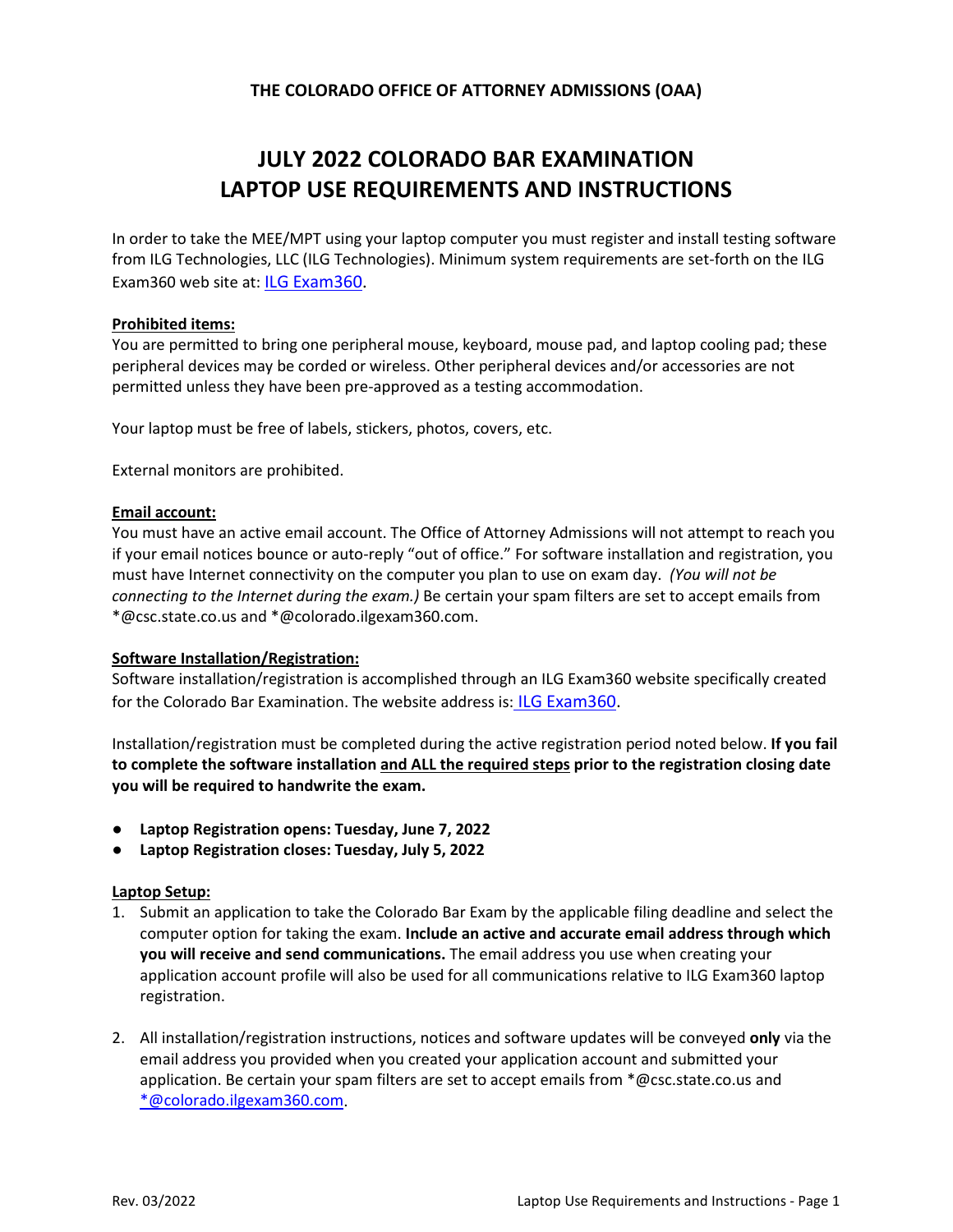- 3. **If your email address changes after you have filed your bar application you must:**
	- a. Record the change in your CiviCore bar application account Profile, **and**
	- b. Notify the Office of Attorney Admissions, via the Messaging Center in your online application account. Please note in the subject line, "Email Address Change."
- 4. After your application is processed you will receive a system generated notice informing you to check your application account and verify the accuracy of your seating and test method (computer or writing). The notice will also inform you of other application/admission requirements that must be met.
- 5. **Verify that your online admissions application reflects your test method as computer**. If your account indicates you are handwriting the exam, notify the office of the error immediately. Failure to notify this office of any seating assignment error will result in handwriting the exam. Corrections to seating will not be made after the laptop registration close date. Changes to seating will be made in accordance with deadlines posted in the "Seat Change Request" notice posted on our website at: **[http://coloradosupremecourt.com/Future%20Lawyers/BarExamination.asp.](http://coloradosupremecourt.com/Future%20Lawyers/BarExamination.asp)**
- 6. Shortly before registration opens, you will be notified by email with the instructions for registering your laptop, downloading the software and completing the required registration steps. A new account is created each time you file an application to take the exam on computer and the **newest version of the software must be downloaded for each subsequent exam administration. Remove any and all prior downloads before installing the newest version.**
- 7. **MANDATORY READING**: Before beginning the installation/registration process, review the FAQs on your ILG Exam360 user homepage [ILG Exam360](https://colorado.ilgexam360.com/home.action) for details on minimum system requirements and to identify potential hardware/software conflicts that could disable your laptop prior to installation and during the exam.
- 8. Allow approximately 30-45 minutes to complete the software download and laptop registration process. During this process, you will be required to complete a Trial Exam. Failure to complete and upload the Trial Exam (the final step of the download/registration process) will result in you handwriting the exam. You have the option to take an unlimited number of Trial Exams; therefore, you can use the Trial Exam function when writing your practice essays.
- 9. Complete ALL steps of the registration/installation process during the registration period even if you may have previously used ILG Exam360 for law school exams or previous bar examinations. The current exam version must be installed.
- 10. **Only one download** of the software is permitted. Do not install the software on a computer you do not intend to use for the exam. The software cannot be copied from one computer to another.
- 11. Once you have installed the testing software, **DO NOT upgrade or change your operating system**  until after the bar examination. **Do not uninstall the testing software** until bar exam results have been announced.
- 12. If you have not received an email notice regarding your ILG Exam360 account information by **June 10, 2022**, contact the Office of Attorney Admissions using the Messaging Center in your online application account. Check your Spam/junk mail folders often.